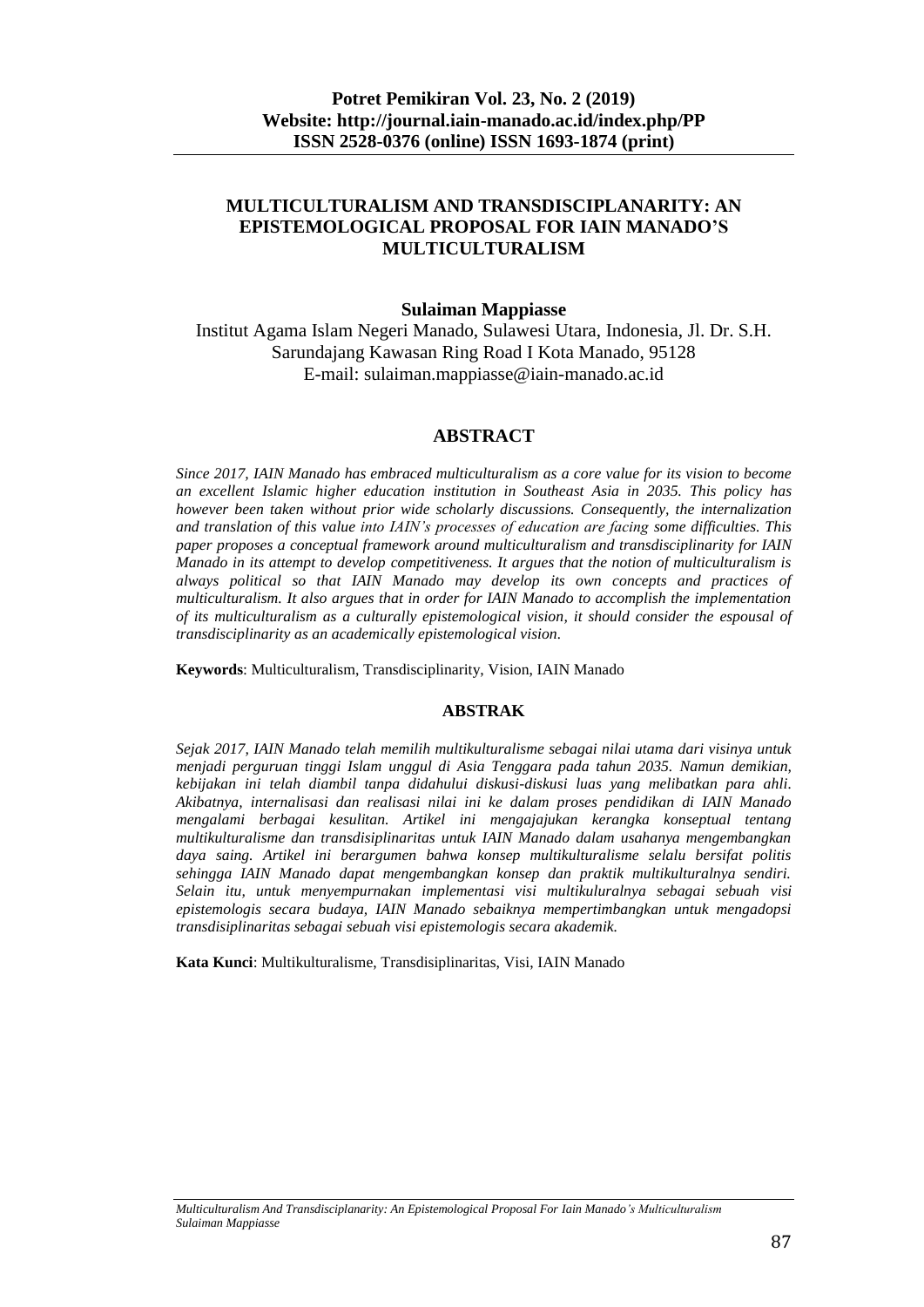#### **INTRODUCTION**

IAIN Manado seeks to become an excellent Islamic higher education based on multiculturalism in Southeast Asia region in 2035. One of its main missions is to produce the knowledgeable people who love peace and respect differences (Regulation of the Minister of Religious Affairs No. 37 Year 2017). It, therefore, places multiculturalism as a core value of its education. It also intends to integrate international and global dimensions into the function of its education (Knight, 2004). Following the espousal of this value in its vision in 2017, IAIN Manado has, for example, introduced a new course so-called Multicultural Studies or Multicultural Education as an effort to translate its vision into practices. However, this value has been adopted without prior rigorous academic or discursive discussions among the academia from within and outside IAIN Manado. Consequently, it lacks a conceptual framework both at epistemological and practical level. The leadership team has not so far demonstrated a clear shared understanding of how multiculturalism are defined in policy documents, taught in classrooms, communicated to stakeholders, and operationalized in work plans. This leads to some serious difficulties in its implementation.

IAIN's work plans have not shown strategic measures engaging all members of the organization in defining the vision. When leaders' speeches mention multiculturalism as a vision, it has never been clear what it means and how it relates to the IAIN's business plans. This paper aims at proposing a conceptual framework of multiculturalism that is argued to be likely more congruent with IAIN Manado as an Islamic faith-based higher education institution. Prior to discussing the framework of multiculturalism and transdisciplinarity, I will address the notion of New Public Management or New Managerialism as a context to signify the importance of having a clear and grounded vision for a higher education institution nowadays. Moreover, in order to lay a ground for the concept advanced, I will present some findings showing how IAIN's multiculturalism is understood by students and lecturers. It should be born in mind, nevertheless, that having a clear concept of a vision will not help the organization so much to overcome its poor performance, unless its leadership team success to engage employees at all level in defining and translating its shared vision.

# **NEW PUBLIC MANAGEMENT IN STATE ISLAMIC HIGHER EDUCATION**

In the last three decades, the government of Indonesia has been reforming bureaucracy to become more responsive and sensitive to the need of people. This reform started through an unprecedented scale of decentralization by which a large number of authority transferred to the lower government.

Although the Ministry of Religious Affairs (MORA), under which the Directorate of Islamic Higher Education (DIHE) belongs to, was excluded from the decentralization program, it could not be insulated from its effects. Through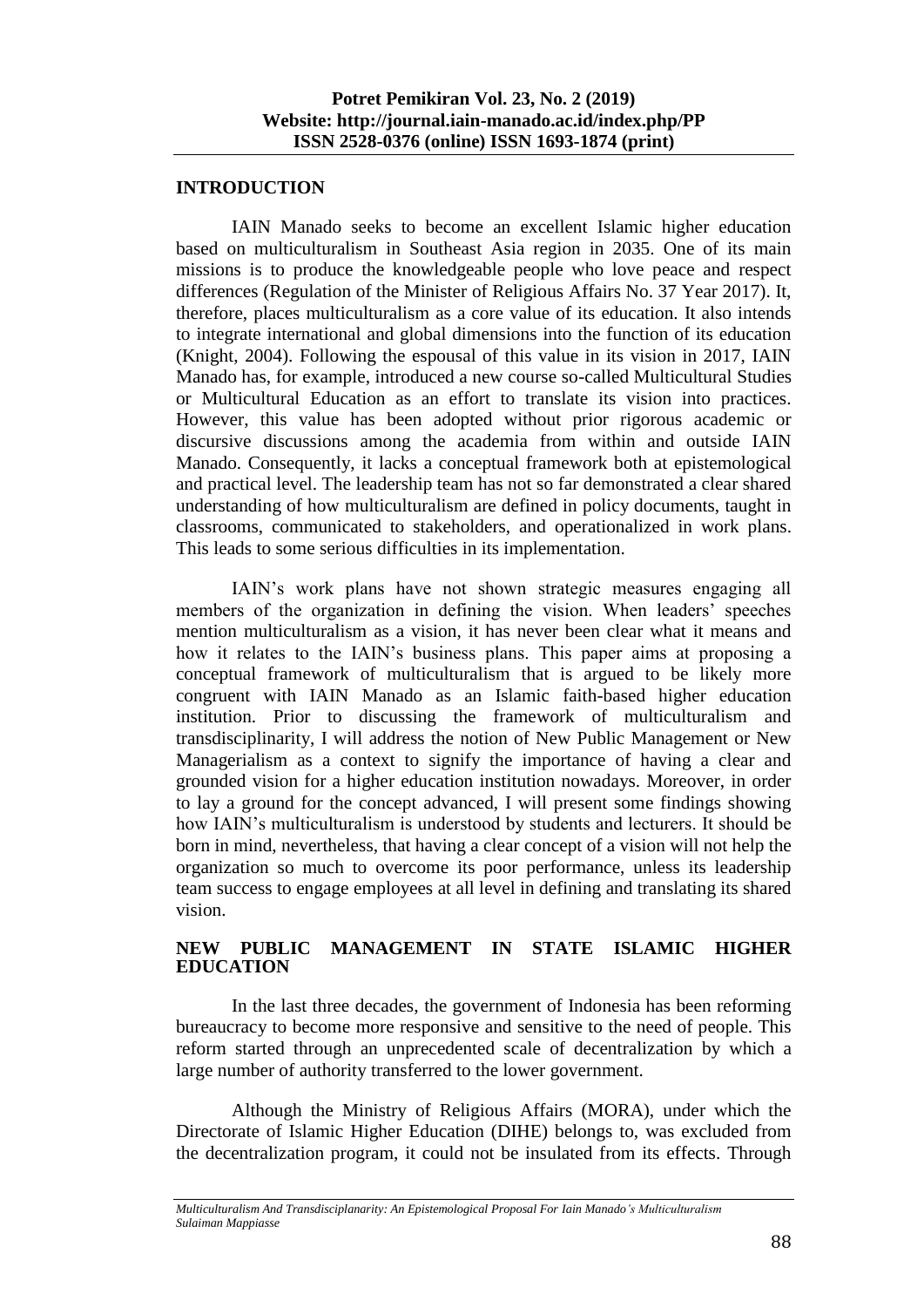decentralization, the government introduced a new form of management and managerialism. This, so-called New Managerialism and New Public Management (Deem, Hillyard, & Reed, 2007), has been promoted through international organizations, such as the World Bank and OECD, to help governments resolve their problems of meeting people's needs with limited resources.

During the New Order (1966-1998) era, professionals and bureaucrats had been playing a leading role in achieving stability and resolutions for any conflicts occurring among organizations. They collaborated to propose programs and policies that they consider best for people from the top to the bottom. Since the Reformation era (1998-present), the government has been moving away from this mode of administrative control towards a combination of managerial and market based control. Through this neoliberal mechanism of control, competition rather than collaboration has been emphasized more. Recently, the government has been paying attention to the importance of asking for details as a control mechanism. This neo-technocratic control uses technologies of audit, performance, and accountability in the form of a distance control. If the former, neoliberal mode of control, has introduced forms of general and more flexible control in which the government become facilitator to ease the market, the latter, neo-technocratic mode of control, has been more intrusive at micro-level work (Deem et al., 2007).

Against this backdrop of development, Islamic Higher Education under MORA has been trying to manage administrative and managerial changes according to a market principal of flexibility, combined with centralized distance control. Under market pressure and competition, student admission and tuition fees have been diversified into various schemes (i.e. subsidized admission by invitation, smart-poor student scholarship, and local or national admission test) and categories (i.e. category one to three for College, one to four for Institute, and one to five for University). In tandem with this, teaching staff hiring has also been diversified into different categories: temporary, permanent non-civil servant, and permanent civil servant teaching staff. The first two groups are paid much less than those of civil servant teaching staff. As of 2019, around seventy eight percent of the Islamic Higher Education teaching staff are temporary and permanent noncivil servants. Only thirteen percent of them has been professionally certified; sixty two percent less compared to those of civil servant teaching staff; seventy five percent of them are certified lecturers (RI, 2019). The certified lecturers are paid twice as much as the non-certified.

Along with this increasing flexibility, a new regime of audit and control system has been established. Inside each Islamic higher education institution, it is mandatory to have a body to internally monitor financial affairs so-called internal control system (SPI) and academic affairs so-called quality assurance body (LPM). Externally, MORA has a body so-called General Inspectorate (Itjen). Initially, Itjen focused on monitoring fiscal affairs and work programs for each unit under MORA. Recently, it has introduced a control system so-called performance audit. It has expanded its duties beyond the fiscal control. Itjen is an internal collaborator for the audit board of Indonesia (BPK). For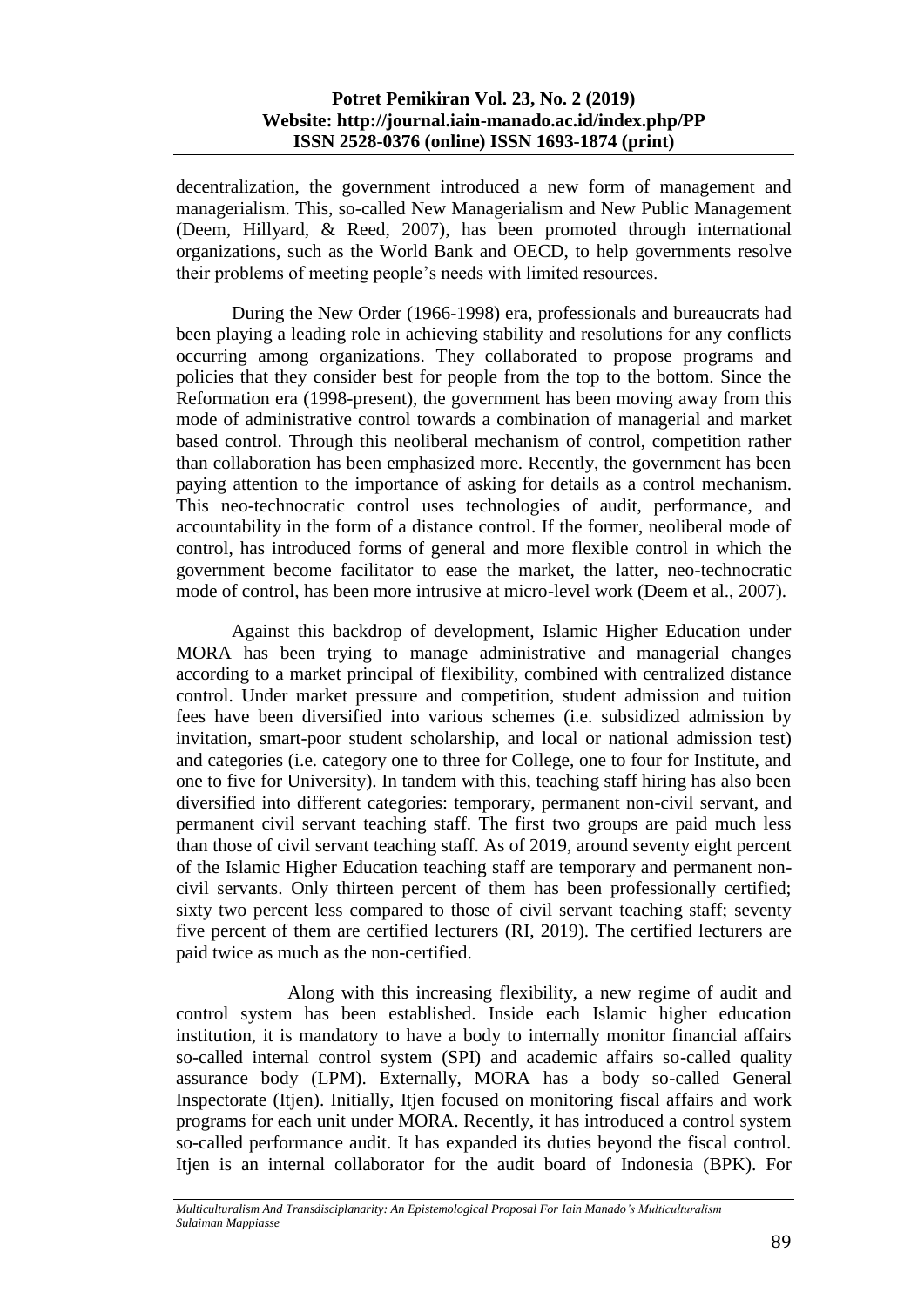external academic control, a body so-called the national body of accreditation for higher education (BAN-PT), following the national standards of education, conducts a four yearly mandatory accreditation for each study program and institution as a whole.

Industrial revolution 4.0 that relies much on digital technology has become a buzz word of high echelon in MORA. As a consequence, some IT based managerial innovation, such as e-EMS Diktis (Electronic Strategic Management System for Islamic Higher Education), has been initiated within the Islamic higher education system, adding to the old EMIS PTKI (Electronic Management Information System for Islamic Higher Education). I once had a small conversation with one of its operator. He claimed that this e-EMS would be a powerful distance control for all Islamic higher education institutions, about 817 institutions, under the administration of DIHE. With this system, the high officials in Jakarta would not need to travel away to have accurate information about the performance of each institution all over the country. They would be able to identify easily campuses that did not perform well and followed it up with an appropriate treatment. He boasted that this system would be more powerful than PDDikti, a centralized data center for all Indonesia's higher education institutions, administrated by the Ministry of Research, Technology and Higher Education at that time (Mappiasse, 2018).

Accurate data and information under the new public management system has increasingly become important for the Islamic higher education. Each institution is expected to be publicly monitored and assessed based on their ability to perform according to their vision and mission. Therefore, having a clear and strong vision has become more crucial for an Islamic higher education institution than before. Each institution is held accountable to its educational activities and processes based on their achievement in articulating and implementing what the leadership has envisioned.

# **VISION AS A GUIDING BEACON AND SENSE MAKING**

In fact, it is a vision that "gives life to an organization". Exemplary "leaders do not just impose their vision on others". They invite others to imagine and share exciting, attractive, and focused future for their organizations because "leadership is a partnership, not a sinecure" (Kouzes, M., & Posner, 2017). "Having a vision and being able to sell it" to others "is an essential task of leadership" (Bennis & Thomas, 2002). "Leaders are dreamers. Leaders are idealists. Leaders are possibility thinkers. … It's this belief that … sustains leaders and their constituents through the difficult times" (Kouzes et al., 2017).

Vision is about bringing cultural change in an organization. Successful leaders show commitment to their vision by generating and sustaining new culture that builds trust among organization members, allows their employees to improve, makes work enjoyable and valuable, and develops strong sense of community. In order for them to be able to translate their vision, they should make everyone in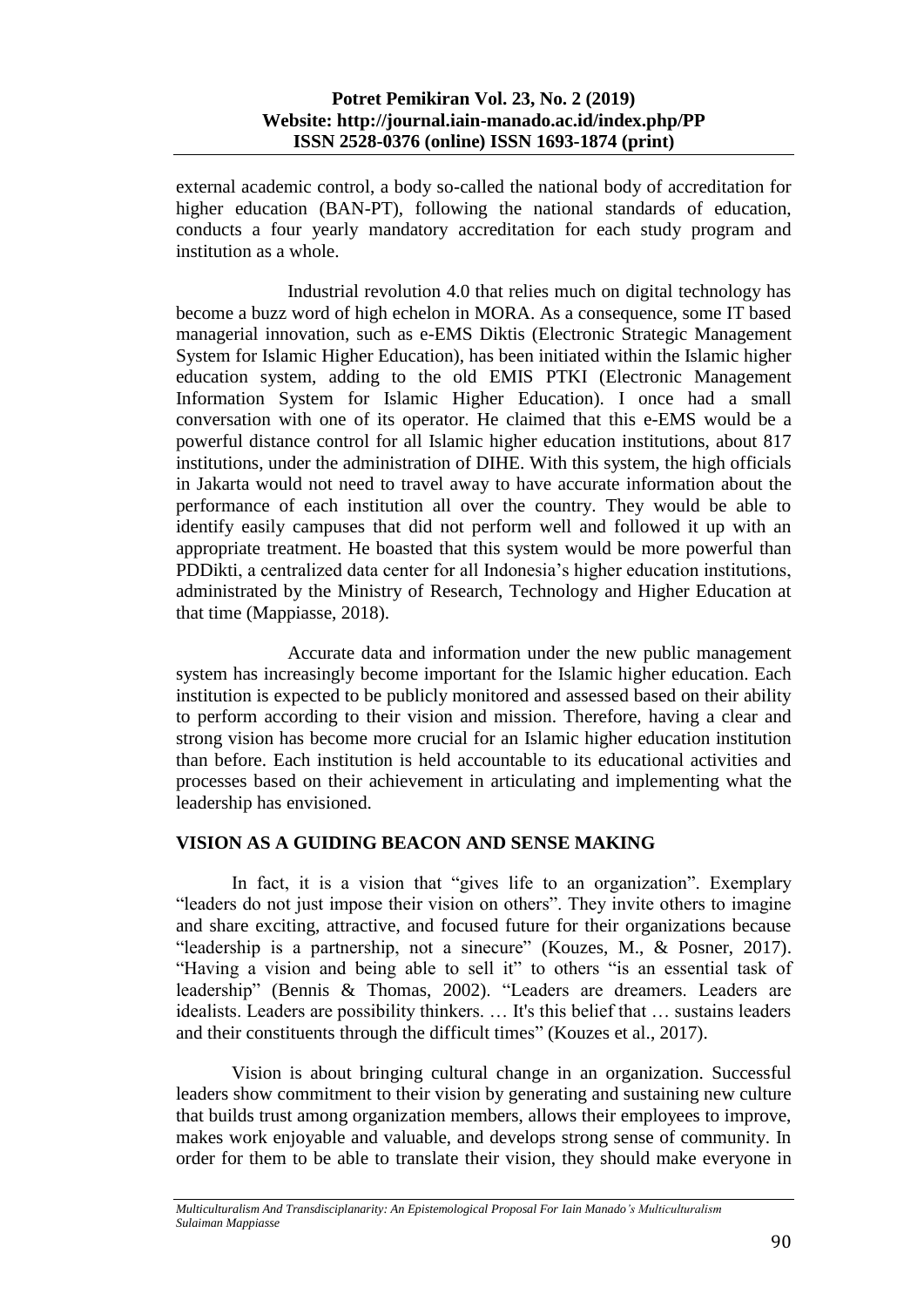the organization to have sustainable commitment to participating in creating and defining what they want to do and achieve with the vision. Such a commitment starts from a leadership team that has a clear vision and a strong commitment to acting according to values manifested in their shared vision. Sound understanding of the vision should be common among all organization members, including casual and temporary staff, security personnel, and custodial workers. It must be strong and solid enough. If they do not support the leader's refined and outstanding plans, the vision "would have sunk without a trace" (Cloke & Goldsmith, 2005).

Indeed, what differentiates leaders from mere managers in an organization is their ability to have a shared personal vision with all organization members. Such a vision becomes a guiding light for all (Mariasse, 2009).

If a vision gives a general guide of the dreamed future of an organization, a mission is a number of concrete goals that clearly define its position from stakeholders and other competitors. Mission backs up the vision. Both are a "guiding force" for the whole organization in moving up and away from its old location and values. Vision and mission value is not in statement, but in the power to mobilize all organization members to realize what they want to achieve in a distinctive way (Jones, 2010).

### **IAIN MANADO'S UNDERSTANDING OF MULTICULTURALISM**

In order that we can grasp how multiculturalism is understood by IAIN Manado's community, interviews involving around forty eight interviewees had been conducted. They included thirty students, seventeen lecturers, and one administrative staff. Ninety four percent of the interviewees know verbally IAIN Manado's vision; which is to become an excellent Islamic higher education based on a multiculturalism in ASEAN region in 2035.

When they were asked to mention types of programs that can be implemented to realize such a vision; interestingly, more than half of the interviewees came up with examples that are related to cultural dimensions of the organization. The rest referred to better facilities and teaching programs.

When they were asked a question of what IAIN Manado would look like when various programs had been taken to translate its vision; fifty eight percent of the interviewees associated the future look of IAIN Manado with cultural development, such as IAIN Manado would become a multi-religious and ethnic campus that would be open to everyone regardless of their religious and ethnic backgrounds. The rest imagined IAIN Manado to become a modern and wellequipped institution after a comprehensive implementation of its vision.

I can conclude that students and staff in IAIN Manado mostly relate multiculturalism with a typical multicultural sphere where people from different religion, belief and ethnicity can participate in its education processes. Others link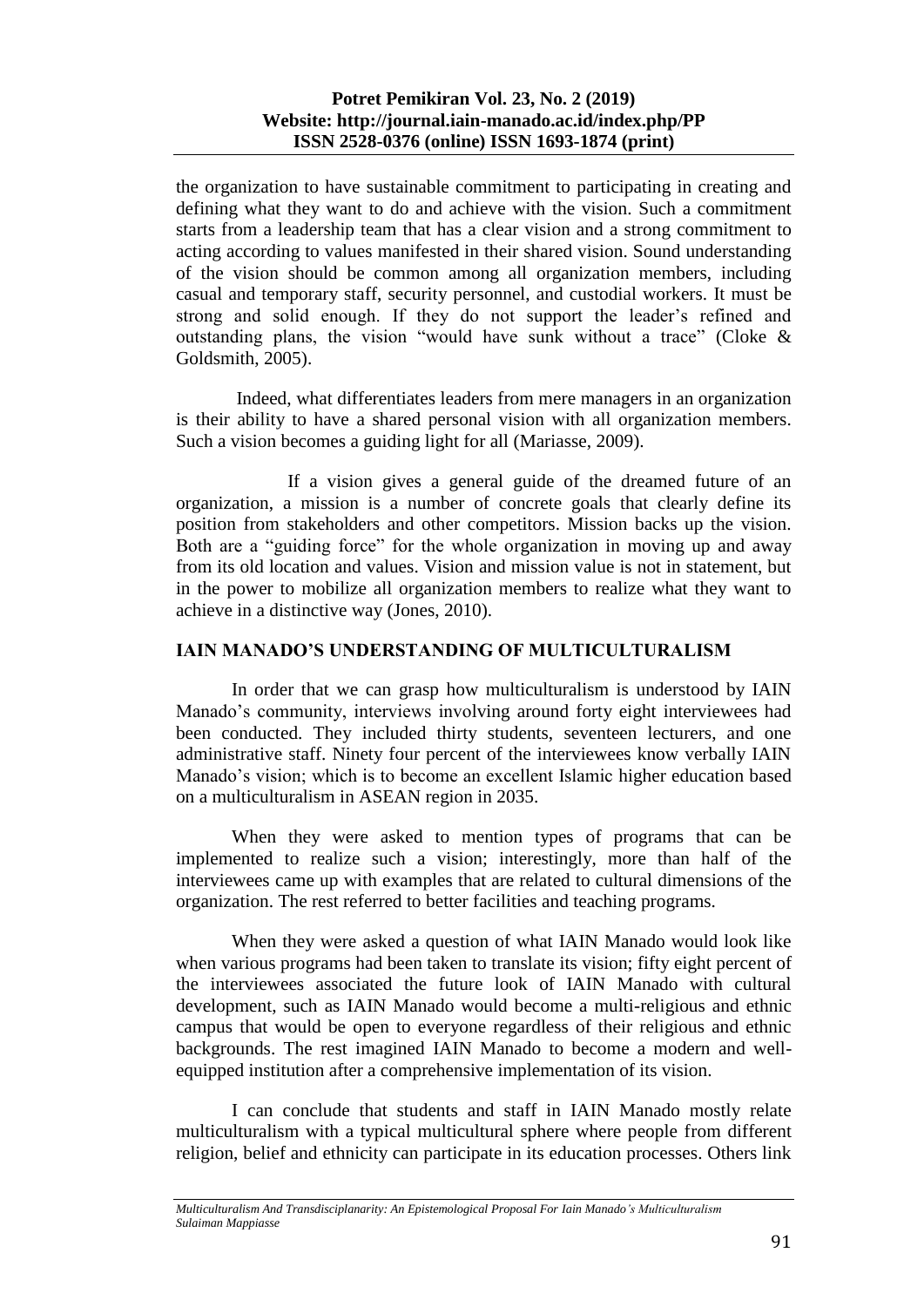it to an outstanding institutional quality. They visualize that when it succeeds to implement multicultural vision, IAIN Manado will have a comparative competitive advantage.

Even though their perspectives provide us with a clue of how multiculturalism is understood by IAIN Manado community, they have not helped us to critically understand how multiculturalism should be defined and implemented in relation to the unique characteristics or distinguished identity that is historically and conditionally attached to IAIN Manado as a public Islamic educational institution. The following sections discuss this issue.

## **MULTICULTURALISM AS A CULTURALLY EPISTEMOLOGICAL VISION: INTEGRATING IDENTITY AND DIVERSITY**

Multiculturalism is a term that has increasingly become popular in social and political science literature following the changing structure of race and ethnicity in various areas in the world. Parekh exclaims, "Almost all societies today are multicultural and likely to remain so for the foreseeable future; this is our historical predicament. Obviously we need to come to terms with it" (Parekh, 2000). During the Civil Rights Movement from the 1950s to the 1960s in North America, the notion of multiculturalism had been promoted and used to solve the problem of admitting and integrating the Black minority into the mainstream American society and politics. Transnational immigration of workers into developed countries that has occurred over the past several decades has shifted the structure of citizenship in America, Europe, Australia, and Asia. In the last four decades, democratization and new patterns of people mobility in several Asian countries led various governments to suggest the inclusion of multicultural education in the national curriculum, including Indonesia. Multicultural education is viewed as an effective measure to prepare young citizens that have knowledge and competence to live harmoniously in increasingly diverse society.

Along with the global change in democratic practices, there has been a substantive change in the state approaches to the minority groups. It was previously understood that in order for the minority to be accepted as citizens, they should sacrifice their particular identities and assimilate themselves into the mainstream national cultural group. Currently, most modern nations provide a special status and freedom for the minority groups (Kymlicka, 2002).

Against this backdrop, multiculturalism as an approach and perspective to understand and manage social and political changes has been gaining increased support. It has been increasingly accepted that the best way to maintain the minority group loyalty to the unity of a nation is by allowing diverse groups to preserve their cultural identities within the nation (Ho, 2009).

Multiculturalism, according to the Western multiculturalist, denotes diversity and "cultural fairness" by which "no one cultural group dominates over others." This notion of multiculturalism receives criticism as it "promotes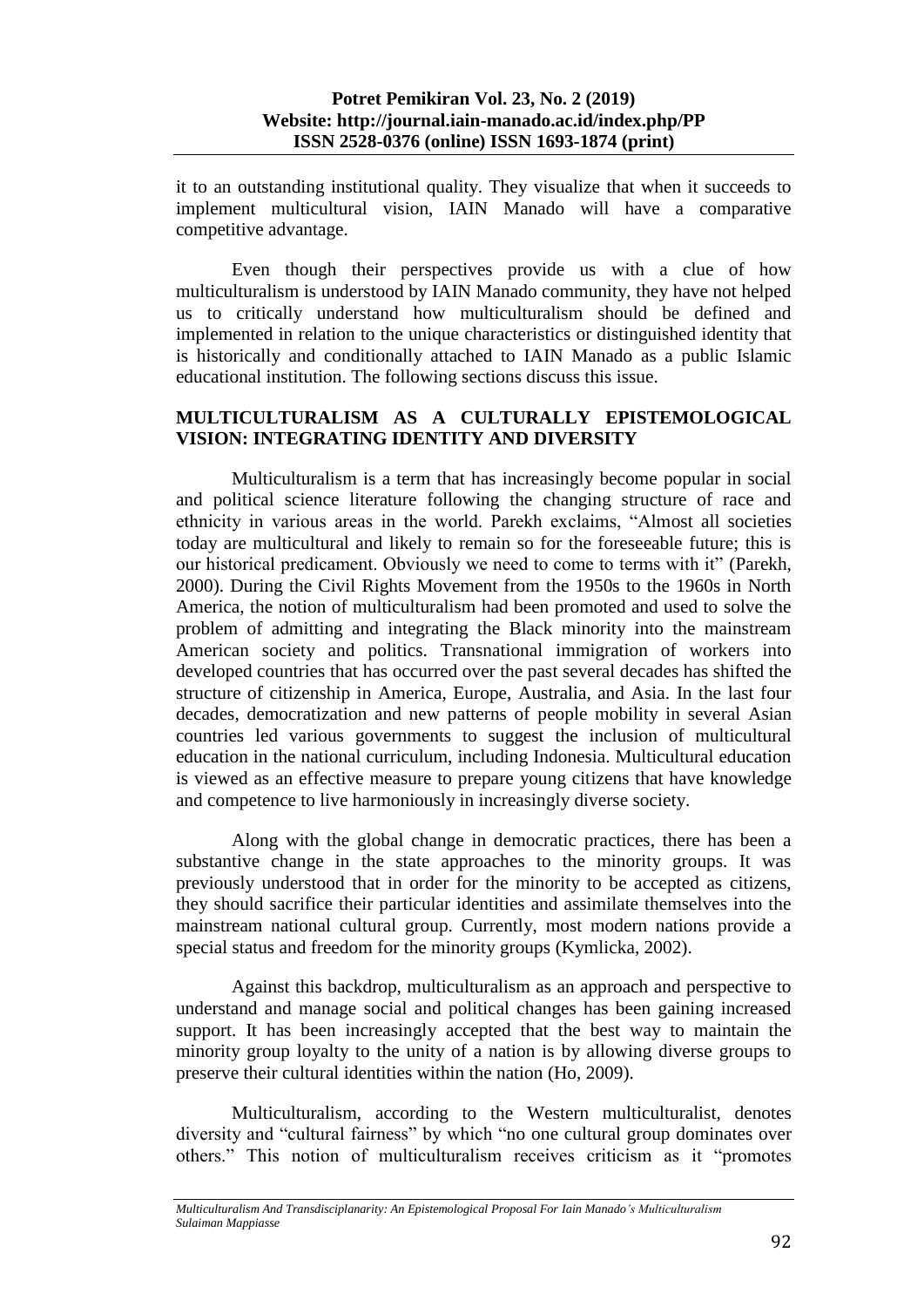diversity at the expense of national unity" (Ho, 2009). Therefore, in order to dismantle this dichotomous relation, education, according to Parker and Gaudelli, should teach students to have knowledge and competence to sustain political oneness and preserve cultural diversity, and to live in a global community with a full understanding that unity and diversity are not contradictory; they are mutually inclusive (Parker, 2003 and Gaudelli, 2002).

IAIN Manado most likely encounters a similar problem when it has taken a measure to adopt multiculturalism in its functions and processes of education. IAIN Manado is an Islamic faith-based learning institution that has a particular normative agenda to serve the interests of Muslim community, particularly in Indonesia. One of its priority is to maintain Islamic cultural identities. In order to realize this agenda, for instance, a variety of Islamic subjects are taught to students, such as Islamic Theology (*'Ilm Kalam*), Islamic Philosophy, Quran Exegesis (*Tafsir*), Quranic Sciences (*'Ulumul-Qur'an*), the Prophetic Traditions (*Hadith*) and Hadith Sciences (*'Ulumul-Hadith*).

Culturally, all staff, professors, and almost all students at IAIN Manado are Muslims. They are expected to abide by Islamic ethics and rules of conducts in their daily activities, such as dress codes and required Islamic practices and rituals.

It means that IAIN Manado basically allows one culture to dominate other cultures, and it is almost impossible for it to create a cultural fairness in a Western multicultural sense in its educational functions and processes. It goes without saying that IAIN Manado is mostly normative and biased in its educational agendas.

How then to implement multiculturalism in such an educational institution? Is it possible to develop a particular type of multiculturalism that is more relevant to it?

Bearing in mind that knowledge and science, especially social sciences, are inevitably political in nature, IAIN Manado, of course, should be able to develop a new imagination of multiculturalism that can respond properly to its functions of education as an Islamic institution.

I argue that for IAIN Manado to be able to translate multiculturalism into its educational functions and processes, it should be able to teach students a sound understanding of Islamic identities and cultures. It at the same time should prepare students to have awareness, knowledge, and skills to live in integrated and open global cultures.

The question, then, is how to transform the normative knowledge and culture of Islam to become historical, contextual, inclusive, and enabling for staff, professors, and students to express the vision of multiculturalism in IAIN's educational functions and processes?

*Multiculturalism And Transdisciplanarity: An Epistemological Proposal For Iain Manado's Multiculturalism Sulaiman Mappiasse*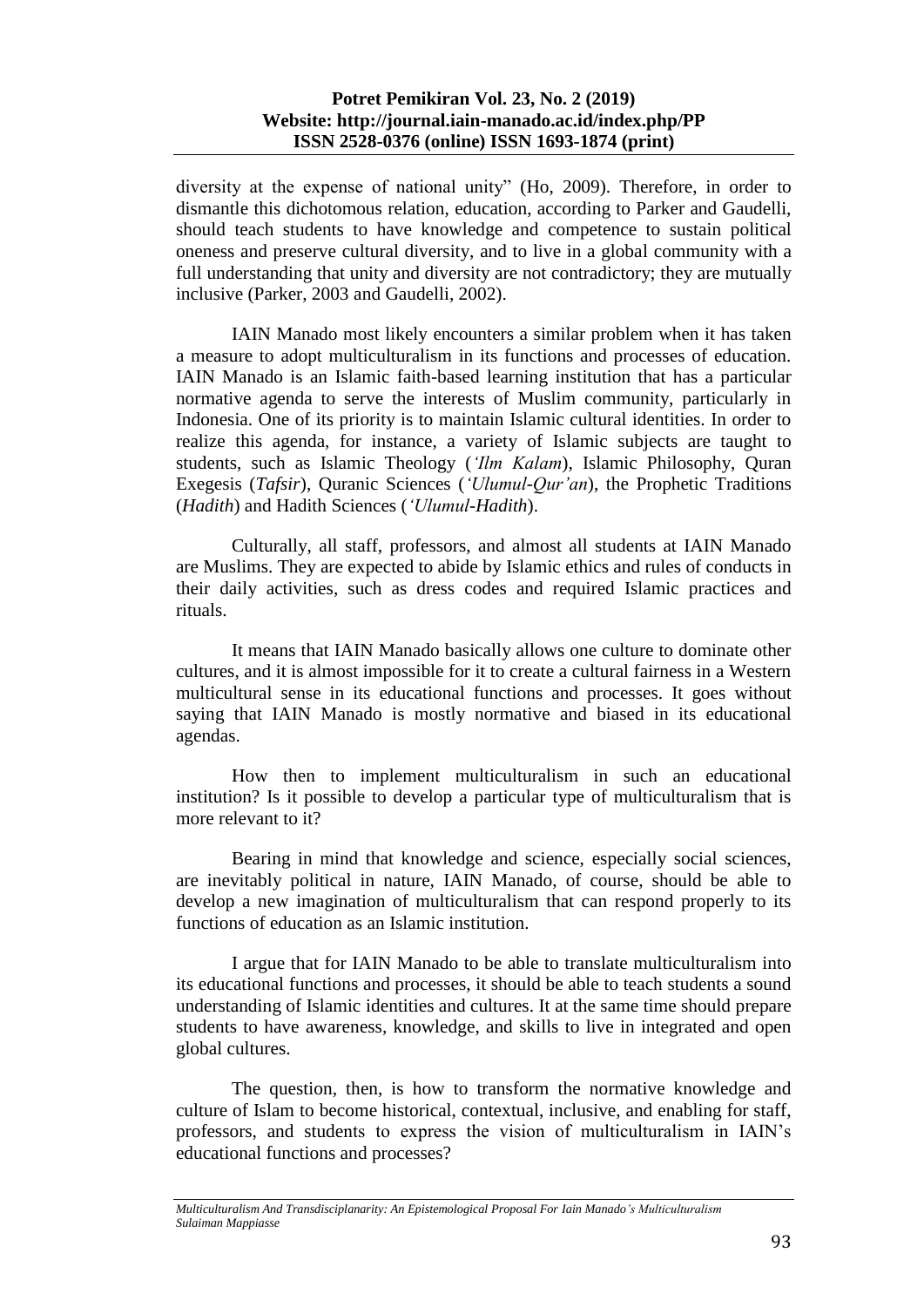Currently, IAIN Manado is teaching a course for students so-called Multicultural Studies or Multicultural Education. Unfortunately, this course is not, on the one hand, constructed in participatory manner and is completely detached from other normative courses offered. Consequently, it fails to represent the multicultural vision of IAIN Manado as a whole. On the other hand, it is not developed synergistically with the philosophical foundational courses taught at IAIN Manado, such as Islamic Theology and Philosophy.

I argue that IAIN's vision of multiculturalism would be better translated through this subject of Multicultural Studies, if, firstly, its contents are taught to students in a package of an integrated program along with other philosophical foundational courses; secondly, normative Islamic courses are taught at the advanced level using problem solving approaches; and lastly, contextual understanding of knowledge and sciences, especially normative sciences is developed through real experiences and lived experiments accompanied with serious and honest intention to serve humanity. Such intention will generate a new understanding of the ultimate goal of knowledge and education.

In such a way, staff, professors, and students would have a refined understanding of their Islamic identities to fill in the inner space of IAIN's multiculturalism. But then, they are continuously prepared to generate a new understanding of knowledge and sciences to fill the outer space. The inner space of IAIN's multiculturalism is represented in normative sciences that are directly derivatives of Quran and Hadith in the forms of theological doctrines, cultural and ritual practices. These sciences are leaning to have exclusive meanings and expressions. In contrast, the outer space represents knowledge and sciences that are developed to objectify (Abdullah, 2013) and universalize the former to become property of all humanity.

How is then this inner space transformed to become a common property of humanity? In other words, what mechanism is possible to be applied to transform the former exclusive knowledge and sciences to become ones that are inclusive and produced for all humanity? For examples, how are the Quran and Hadith to be codified into branches of knowledge and sciences that are accessible, readable and workable by all people, regardless of their religions, colors, and ethnicity? Amin Abdullah advanced a notion of objectification of Islamic sciences to do so (UNESCO, n.d.). But, how may this objectification transform Islamic sciences that represent peculiar Muslim identities to become knowledge and sciences for all humanity?

I think, to do so, we need bridging values that encompass and go beyond Islam as an institutionalized religion. Islam as a formalized religion has been forming to build a system of social enclosure that prevents it from becoming a property for all humanity. These bridging values between peculiar and universally objectified knowledge and sciences are a set of ultimate values, such as humanity, equity, and justice; that should be a guiding light in interpreting revealed resources and producing body of knowledge and sciences. When such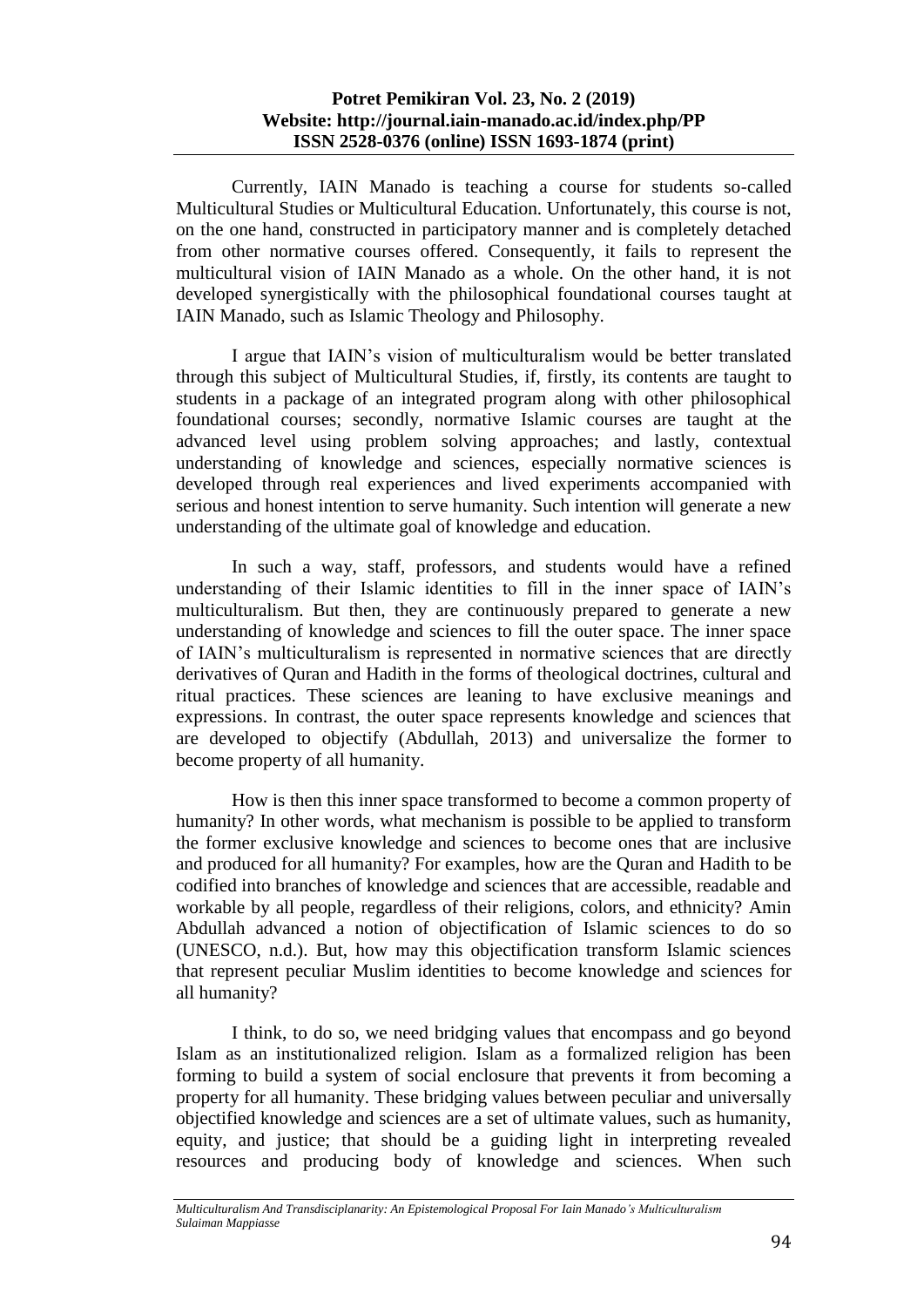fundamental values are located in the core belt of knowledge and science innovation, Islamic normative sciences that are mutually exclusive to others are more likely to be transformed to become mutually inclusive.

## **TRANSDISCIPLINARITY AS AN ACADEMICALLY EPISTEMOLOGICAL VISION: FROM INTEGRATION TO SYNERGY**

Amin Abdullah is one of the Indonesian Muslim scholars who has developed a vision of integrated and interconnected knowledge and sciences from within Islamic higher education system based on his firsthand experience managing changes of Islamic higher education. He reinvented various analytical concepts to help people understand the nature of knowledge and sciences, especially from an Islamic perspective. Of his important concepts are "normativity", "historicity", "objectification", and metaphorical "spider web". His main argument is that knowledge is both normative and historical, divine and humane, sacred and mundane. It is not dichotomous. It is horizontally and vertically integrated and interconnected like a spider web. Knowledge, through objectification, becomes universal and belongs to all humanity; to all people, regardless of their different cultural backgrounds (Abdullah, 2013).

The question is how to integrate knowledge and sciences if we as scientists do not have a transcendental or meta-languages (UNESCO, n.d.) that can connect our minds and feelings? How to do so if our knowledge production processes are compartmentalized and disciplinary? How to do so if our physical and administrational vision of management is gating and segregating? How can we produce and provide objectified knowledge for all, if our minds and feelings are detached.

We often talk about integration and interconnection while our minds and feelings are disintegrated and disconnected. We, as learning human beings, should learn and teach together. In other words, integration and interconnection are problematic if we do not think beyond.

The big challenge for almost all higher education now is their failure to transform universities to become a real gathering of learners and teachers (Mappiasse, 2018). We are segmented by our disciplinary fields so that we fail to develop a reference language that can transcend our disciplinary boundaries.

UNESCO, the first body that I found, had been talking seriously about a need to the vision of transdisciplinarity that goes beyond interdisciplinarity and multidisciplinarity. If the latter two focus only on the juxtaposition and integration of different knowledge sectors, transdisciplinarity goes beyond to integrate minds and feelings so that they can produce a joint solution to common problems, not only in methods and results, but also in the processes of finding ways to a new method. UNESCO views transdisciplinarity as "a theoretical attempt to transcend disciplines", and at the same time "maintaining the advantages of creativity and initiative peculiar" to each discipline (UNESCO, n.d.).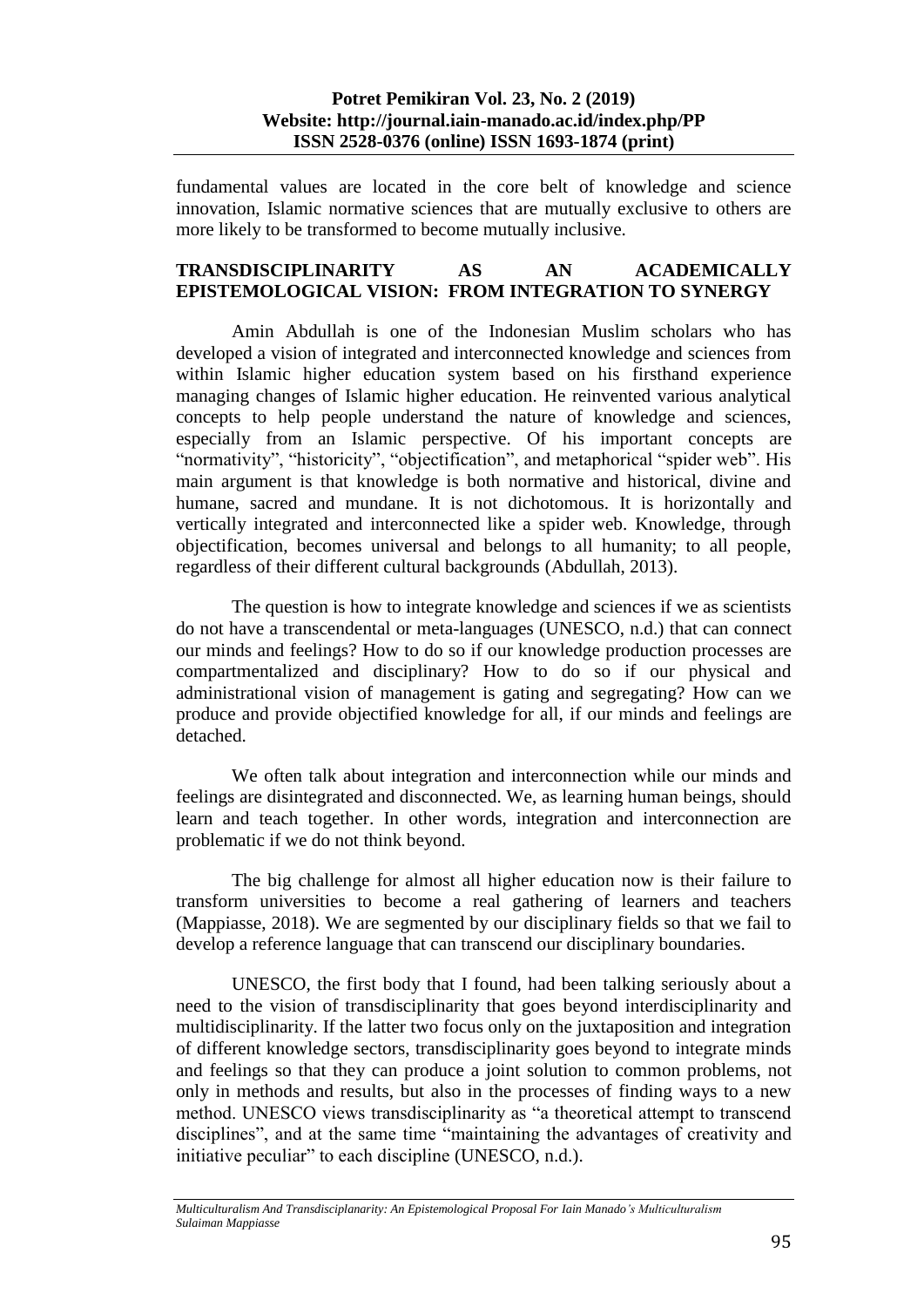IAIN Manado, if serious to implement the vision of multiculturalism, should think to adopt a transdisciplinary perspective in its educational functions and processes. Transdisciplinarity has a potential to facilitate the generation of an inclusive, and contextual space for multiculturalism. Furthermore, it has a potential to complement the integration and interconnection project that has become the mainstream vision of Islamic higher education development in Indonesia over the last decades.

Transdisciplinarity is a powerful concept to translate IAIN's multiculturalism when its adoption is built upon a strong conviction that knowledge is mostly a collection of human experiences to serve the betterment of humanity. It means that vision of transdisciplinarity is an epistemological mechanism that would enable the contextualization of the normative side of IAIN's vision of multiculturalism.

For example, IAIN Manado offers students normative courses, such as Islamic Theology and Philosophy, Islamic Jurisprudence (*Fiqh*), and Prophetic Traditions (*Hadith*). So far, when professors teach such normative courses, they ask students to memorize various verses from Quran or sayings from the Prophet Muhammad (May Allah be Pleased upon Him) or His companions. Further, they ask them to find out several arguments from classical scholars. They almost do all that in a classroom. They almost never consult other experts from within or outside the institution.

With a vision of multiculturalism and transdisciplinarity, IAIN Manado should think to transform its learning styles and directions. It should plan and prepare its students to master all basic normative courses at a certain stage before it involves them in a transdisciplinary model of learning.

One of the ways to warrant the quality of student learning at IAIN Manado is by the standardization of all normative course materials catered to their initial ability.

Currently, IAIN's students have a serious problem in mastering Islamic normative courses, firstly, because most of them have irrelevant education backgrounds to the Islamic studies so that they are not prepared to catch up with the difficulty level of courses offered. Secondly, the absence of a strategic policy measure to assure that most lecturers are knowledgeable in courses that they teach. Thirdly, there is no any rigorous curriculum assessment to ensure the fitness of subject contents to the student ability; and more importantly the quality of contents.

Considering this situation, there is a high demand for an immediate strategic action to translate IAIN's vision of multiculturalism. For the purpose of warranting that IAIN's junior students have enough understanding of their Islamic identities, IAIN needs to select the best materials in Islamic studies for beginners. Then, it needs to regulate what quality materials can be used for those beginner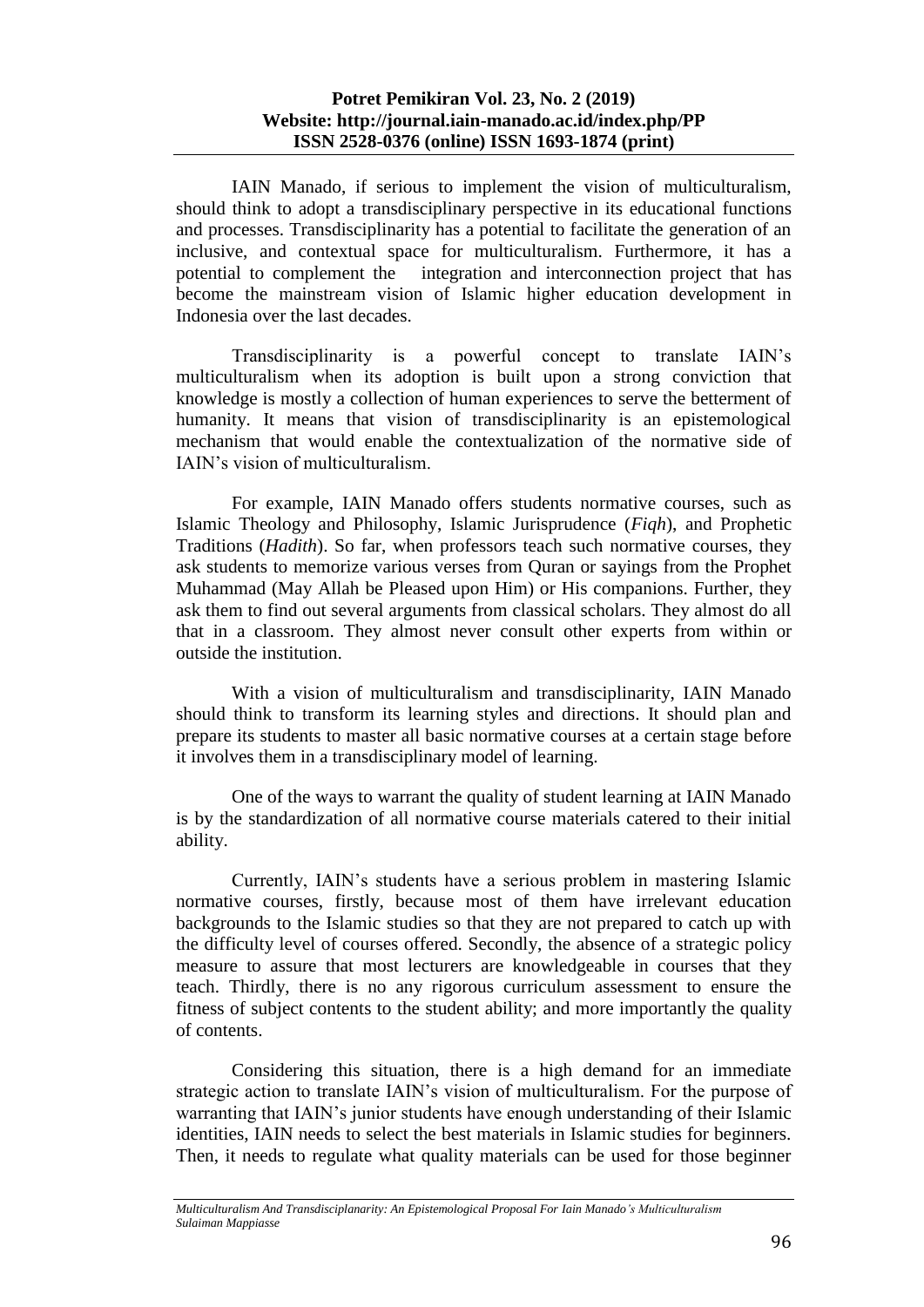learners. Lecturers should not be allowed to select their own teaching materials as they wish. This is to ensure that IAIN's students have systematic basic Islamic normative knowledge. Otherwise, students and lecturers will not be able to translate the contextual side of IAIN's multicultural vision at the later stage.

Only after ensuring the good quality of student's knowledge of basic normative Islamic courses, would transdisciplinarity vision be feasible to be implemented. Transdisciplinarity demands a high level of sharing and openness as well as a high order thinking skill. It is the stage where students and lecturers are ready to contribute to the production of objectified knowledge and sciences.

Within the inner space of multiculturalism, students and professors of IAIN Manado need to sustain communications and interactions with other scholars and students of Islamic studies to generate a body of meta language that will enable them to transcend their Islamic disciplinary boundaries. Then again, within the outer space of it, they need to do so with non-Islamic studies scholars and learners to enable them to transcend their normative boundaries. This will enable them to produce an objectified knowledge and sciences that will serve all humanity.

# **CONCLUSIONS**

Vision is a shared value that should become the main guidance for all organization members on their work. The latest development of public management shows that having a clear vision and mission should not be overlooked by Islamic higher education leadership, unless it may fail to engender quality and comparative competitiveness. Therefore, IAIN Manado should espouse rigorous studies on how to develop a theoretical framework of multiculturalism involving scholars from various disciplines. I have shown that IAIN Manado can develop a particular notion of multiculturalism that gives a balance between particularity and universality, between unity and diversity through a bridging set of ultimate values of humanity. This mechanism can be accomplished by moving the epistemological paradigm from disciplinary to transdisciplinary, emphasizing more on synergy of minds and feelings rather than just integrating ideas. Having established a clear definition of multiculturalism, IAIN Manado should strive to develop a micro level concept of multiculturalism by which it will be able to integrate multiculturalism in human resource management, financial provision, teaching, research and publication. By then, multiculturalism becomes a living value and experience for all that can accordingly foster quality and competitiveness.

# **ACKNOWLEDGMENTS**

The authors express gratitude to the Rector, the Vice Rectors, and all academic members of IAIN Manado who have supported and supervised to complete this article.

*Multiculturalism And Transdisciplanarity: An Epistemological Proposal For Iain Manado's Multiculturalism Sulaiman Mappiasse*